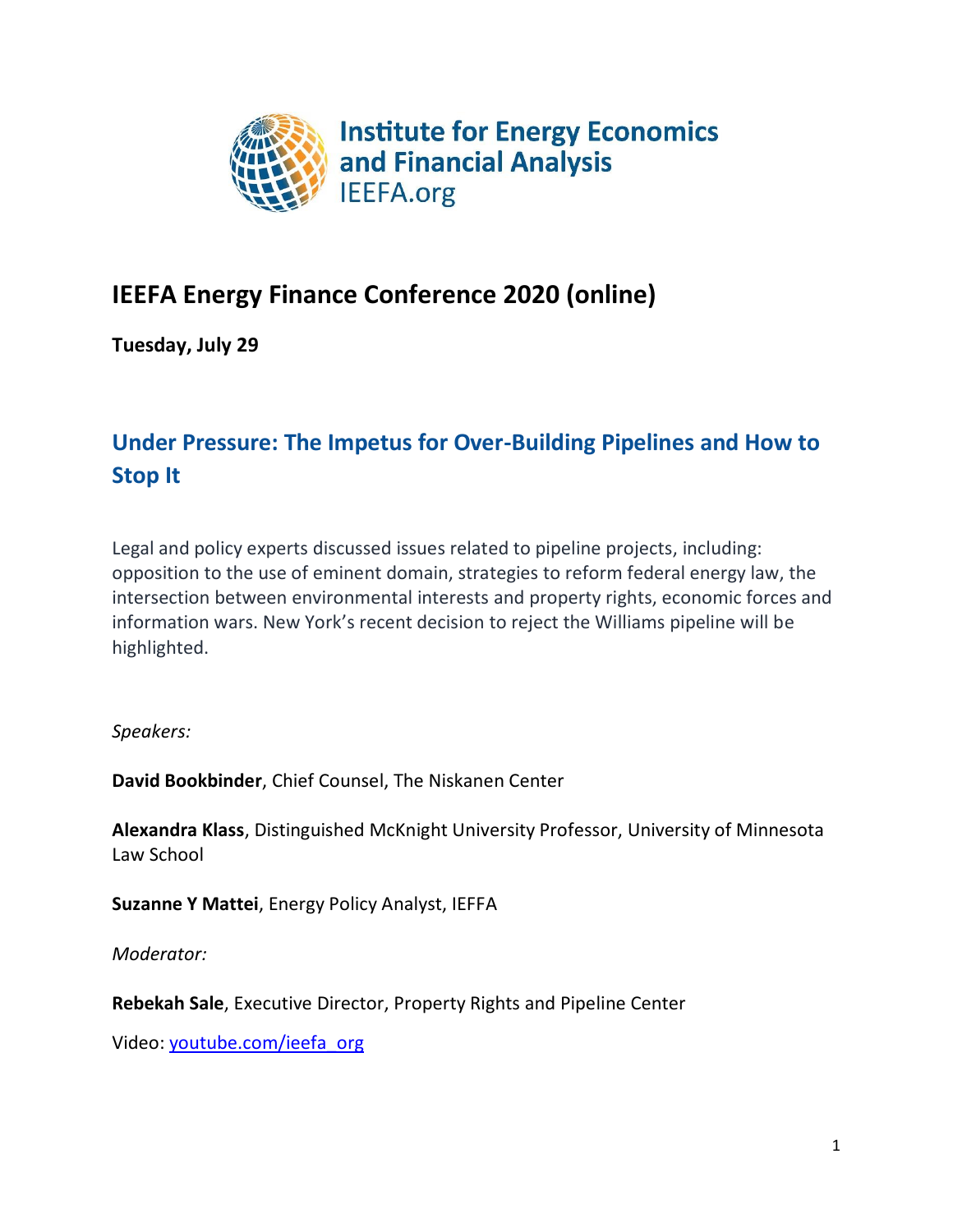# **Q & A\***

1. *Gas pipelines have become a flash point for grassroots opposition and organizing. Does this trend influence pipeline developers and investors in any way? If so, how?* (Bryndis Woods, Researcher, Applied Economics Clinic)

### **Suzanne Mattei**

Pipeline developers and investors should certainly be paying attention to the growing opposition to building of pipeline infrastructure. Projects that might have sailed through the permit process a couple decades ago are now subject to much more scrutiny, and even a permit approval does not guarantee that the project will actually get built. The end users, the consumers, are moving away from oil and gas to energy alternatives.

2. *Is there any danger of an impending U.S. Supreme Court ruling that would allow eminent domain for gas? Also, is there any legal basis for defining 'public benefit' that includes environmental and public costs?* (Vanessa Warheit, Executive Director, Fossil Free California)

#### **David Bookbinder**

There already is eminent domain for pipelines, under both state and federal law. I'm not aware of any pipeline statute that defines "public benefit" to include environmental and public costs.

#### **Alexandra Klass**

The Natural Gas Act [NGA] and some state laws take environmental and other costs into account in evaluating whether a certificate of public convenience and necessity (or equivalent state permit) should be granted. Once that is issued, there is no additional evaluation of environmental and public costs in the eminent domain determination.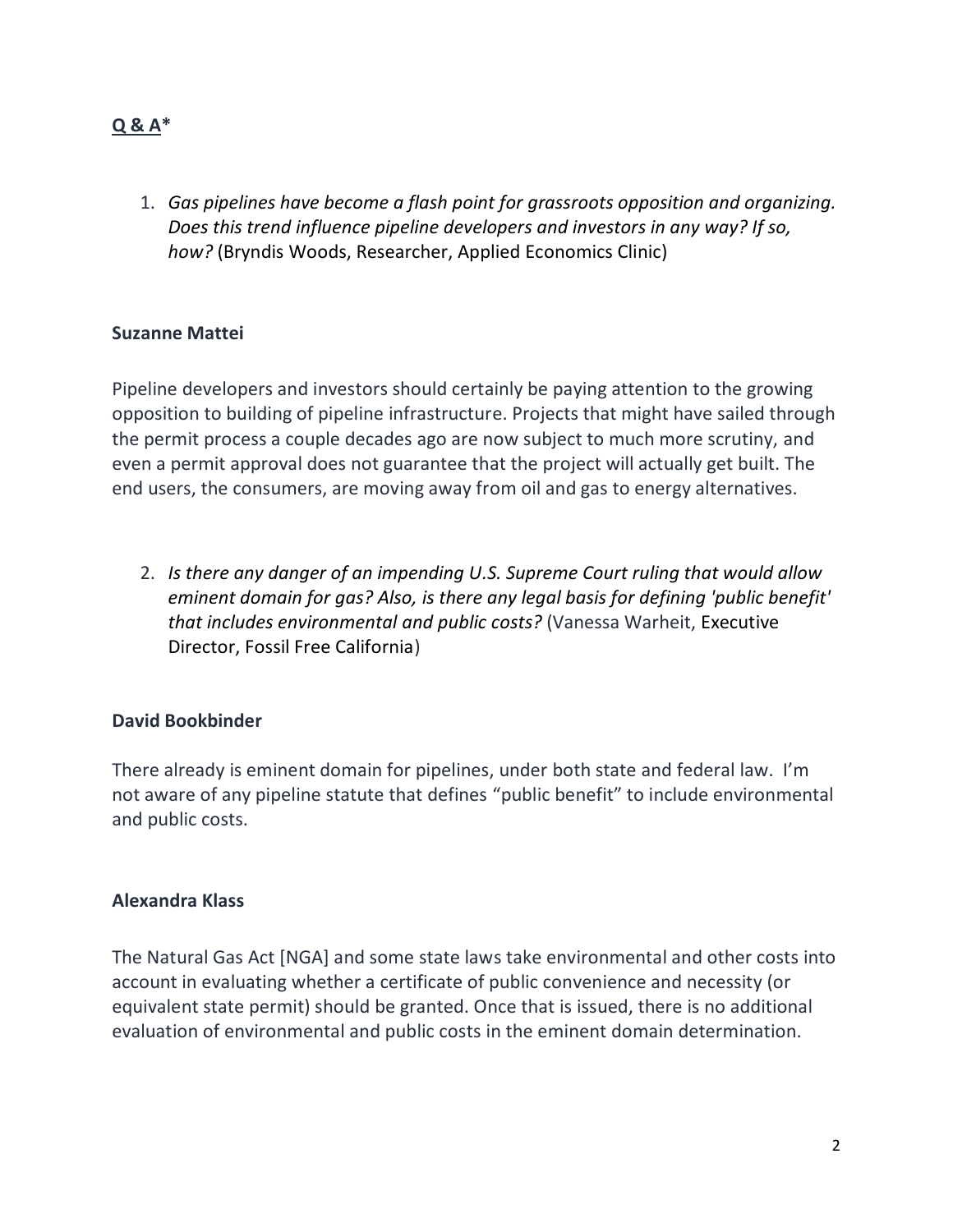3. *To what degree, if any, does the economic viability of a pipeline factor into its invocation of eminent domain? i.e., does a pipeline have to demonstrate (or could a challenger rebut a presumption of) profitability?* (Steven Feit, Attorney, Center for International Environmental Law [CIEL])

## **David Bookbinder**

Economic viability is not a factor; the presumption is that the certificate applicant would not be building it if it couldn't make money. And FERC will accept contracts for the gas as evidence of market demand.

### **Alexandra Klass**

Similar to the above question, the economics are taken into account at the certificate of public convenience and necessity stage. No additional evaluation of those factors for eminent domain.

### **Suzanne Mattei**

Pipelines, if permitted and built, will be profitable to the builder and investors because the rate-paying public is ultimately shouldering the cost. The economic issue that must be raised is the impact on that rate-paying public compared with more reasonable alternatives, and this issue must be raised and addressed at the state or local level before the agency that regulates the utility serving the area -- the utility that would be the official customer for the gas.

4. *Could you speak more to the legal and regulatory tools to use against CO<sup>2</sup> pipelines, especially as the industry sees carbon capture, utilization, and storage (CCS) as another lifeline and CO<sup>2</sup> pipelines as necessary to transfer captured CO<sup>2</sup> to facilities to then create products with that CO<sup>2</sup>?* (Nick Thorpe, Climate & Energy Program Associate, Earthjustice)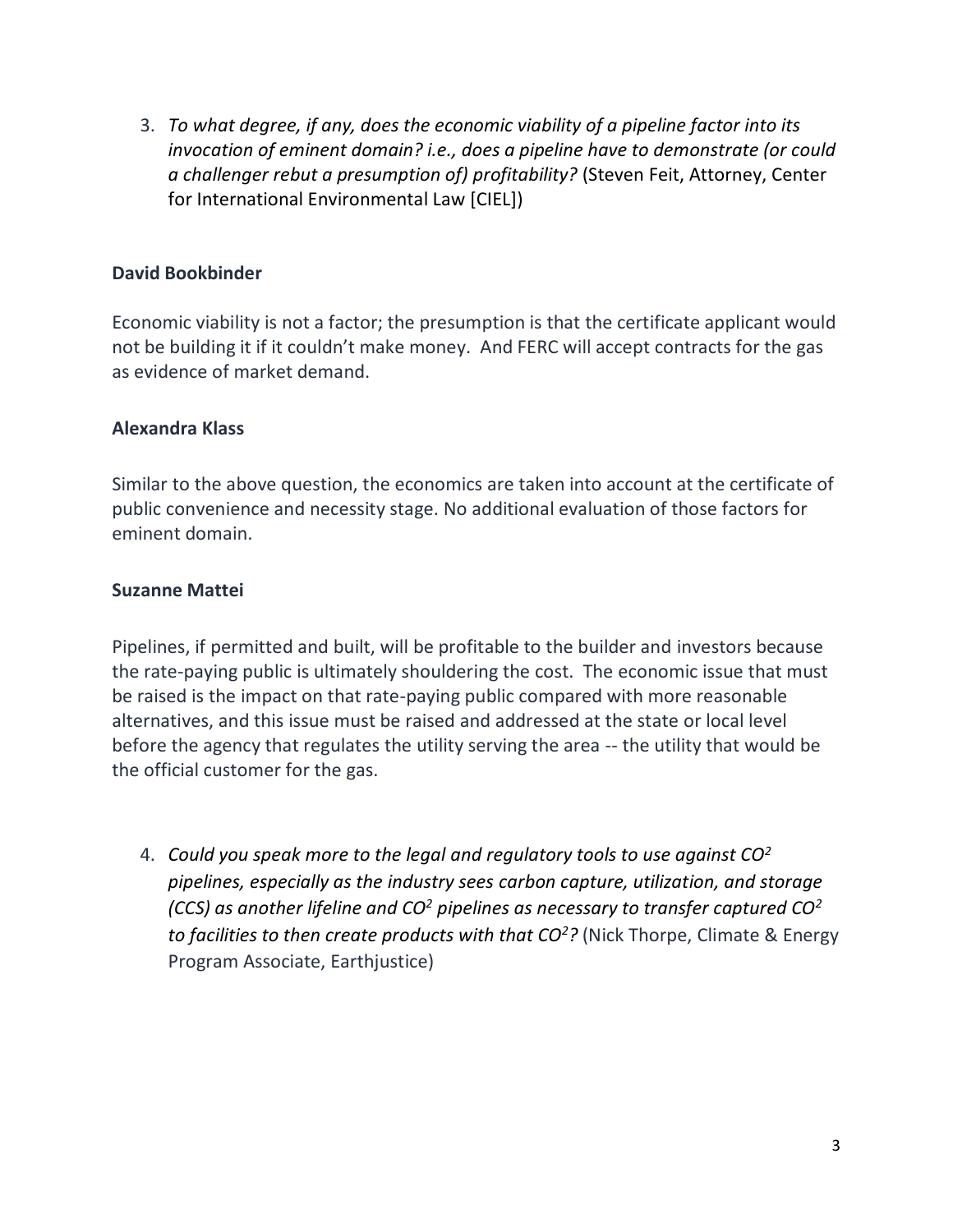# **David Bookbinder**

 $CO<sup>2</sup>$  pipelines are (at least for now) creatures of state law, so the most logical way to prevent them using eminent domain would be to show that they are not "common carriers", i.e., that they are open to anyone who wants to ship  $CO<sup>2</sup>$ . Since  $CO<sup>2</sup>$  from CCS will almost always be generated from a single facility, that will be a significant hurdle for them. At least until state legislatures start saying that the transport of  $CO<sup>2</sup>$  for purposes of sequestration is in the public interest, at which point they would not need common carrier status.

5. *For conservative states like Louisiana that were part of the Kelo [*v. City of New London*] backlash but that lack regulations on eminent domain use by pipelines, would you have suggestions for tweaks to the law that might be appealing to property rights activists more broadly?* (Mike Brown, Earthjustice)

## **David Bookbinder**

Given the truly abysmal Louisiana situation, where the pipeline company does not even have to tell the state what it is doing, but just starts condemning whatever land it wants, anything would be an improvement. But the chances of getting the Louisiana legislature to take on the oil & gas guys are zero.

## **Alexandra Klass**

In states like Louisiana and Texas, with economies dependent in large part on oil and gas extraction and processing, legislative reform is unlikely. However, other states (Georgia and South Carolina) imposed moratoria on the use of eminent domain for oil and NGL pipelines and then created stricter requirements for the use of eminent domain. Other states, like Illinois, have done the same.

6. *Natural gas is often considered a "transition fuel" in moving towards renewable energy, to what extent are alternate energy sources considered in pipeline decisions? How far ahead into the future do stakeholders weigh both the public benefits and costs?* (Sagal Alisalad, Applied Economics Clinic)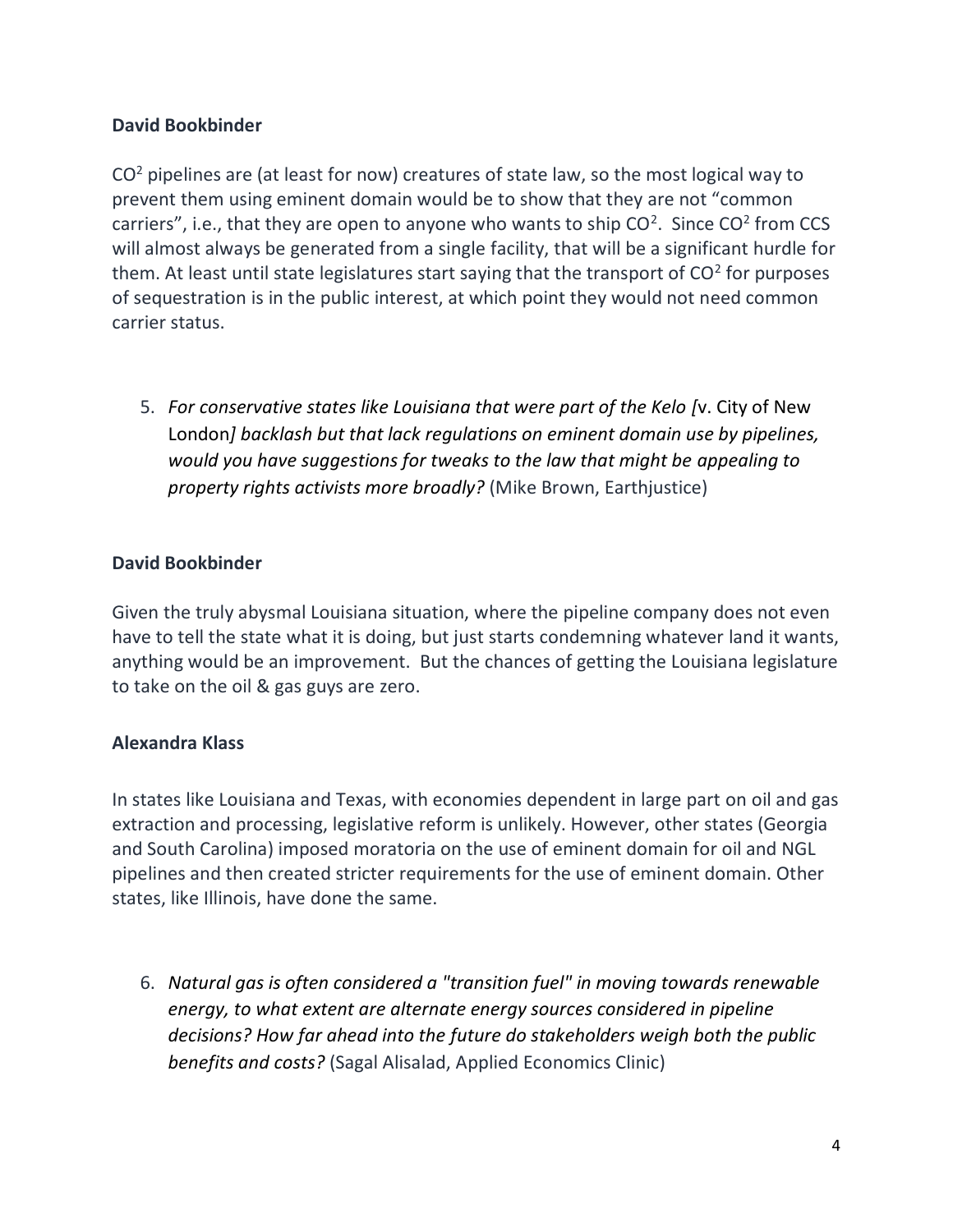## **David Bookbinder**

It would be great if FERC [the Federal Energy Regulatory Commission] were to consider whether alternative energy sources could fill whatever future need the pipeline company identifies, but they do not see that as part of their mandate. As far as FERC is concerned, as long as there are binding contracts for shipping/purchasing the gas, that satisfies the "market demand" criterion; it is really up to state PUCs/PSCs [Public Utility/Public Service Commissions] to find that alternatives are a better means of meeting any alleged needs.

### **Alexandra Klass**

FERC could make some changes in this area and, of course, Congress could require FERC to evaluate alternative energy sources in pipeline decisions. Many states already do that for oil pipelines and other pipelines under state jurisdiction.

### **Suzanne Mattei**

This is an effort that can most fruitfully take place at the state or local level. Local agencies that regulate utilities must require them to develop energy plans that give full consideration to alternative energy and energy efficiency while also giving full scrutiny to predictions of future increases in demand.

7. *What role can divestment by large-scale investors play in changing the profitability calculus for pipelines? How much \$\$ would have to be restricted to make a difference?* (Vanessa Warheit, Executive Director, Fossil Free California)

## **Suzanne Mattei**

I can't speak to that directly, but if a pipeline can make money, there will be investors. The solution is pressure at the other end, the consumer end, of the pipeline. If communities, as captive ratepayers, demand alternatives to pipelines, and prevent utilities from signing on as customers, the pipeline project will not be viable.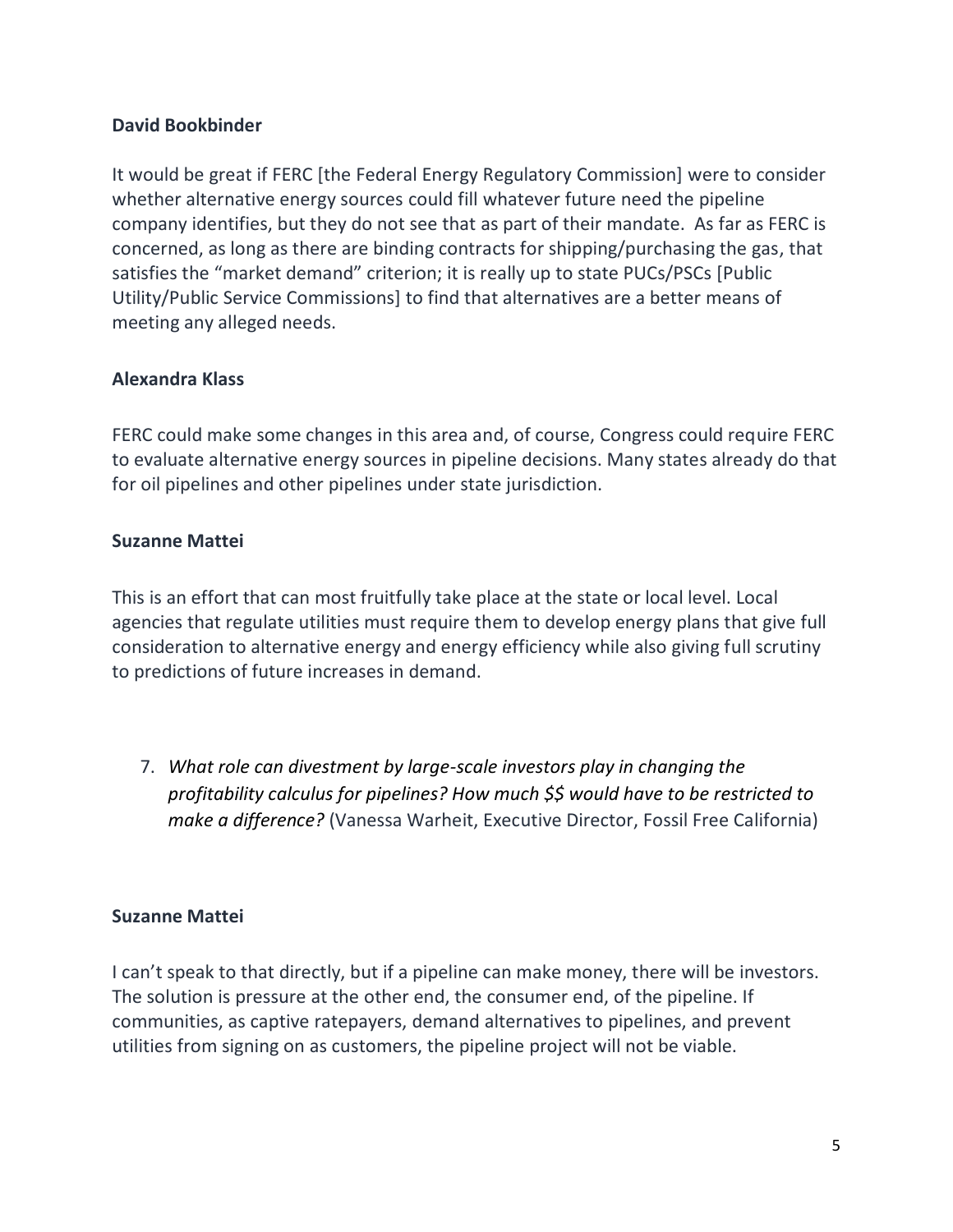8. *[Many have called use of] the term "natural" gas — as misleading — "fossil gas" is growing in popularity as a preferred term. Does anyone want to comment?* (Kjell Kühne, Leave it in the Ground Initiative [LINGO])

## **David Bookbinder**

"Fossil gas" as opposed to biogas, etc., is a better term, but not many people use it.

### **Suzanne Mattei**

"Fossil gas" definitely is a more accurate term to use. There is nothing natural about digging deep into the ground, pulling up gas, and either venting it, flaring it, or sending it for burning in a power plant.

9. *What will it take to change FERC guidelines? Is this a corruption problem?* (Vanessa Warheit, Executive Director, Fossil Free California)

#### **David Bookbinder**

Congress needs to revisit the Natural Gas Act; FERC, even with a majority of Commissioners appointed by an administration more attuned to the concerns of individual landowners and the environment, will never be able to do the total overhaul that is necessary to get away from the mentality that has solidified over the 80+ years, since the NGA was enacted.

#### **Alexandra Klass**

FERC can take some steps through how it evaluates environmental impacts of pipelines, but for wholesale change, Congress should revise the Natural Gas Act.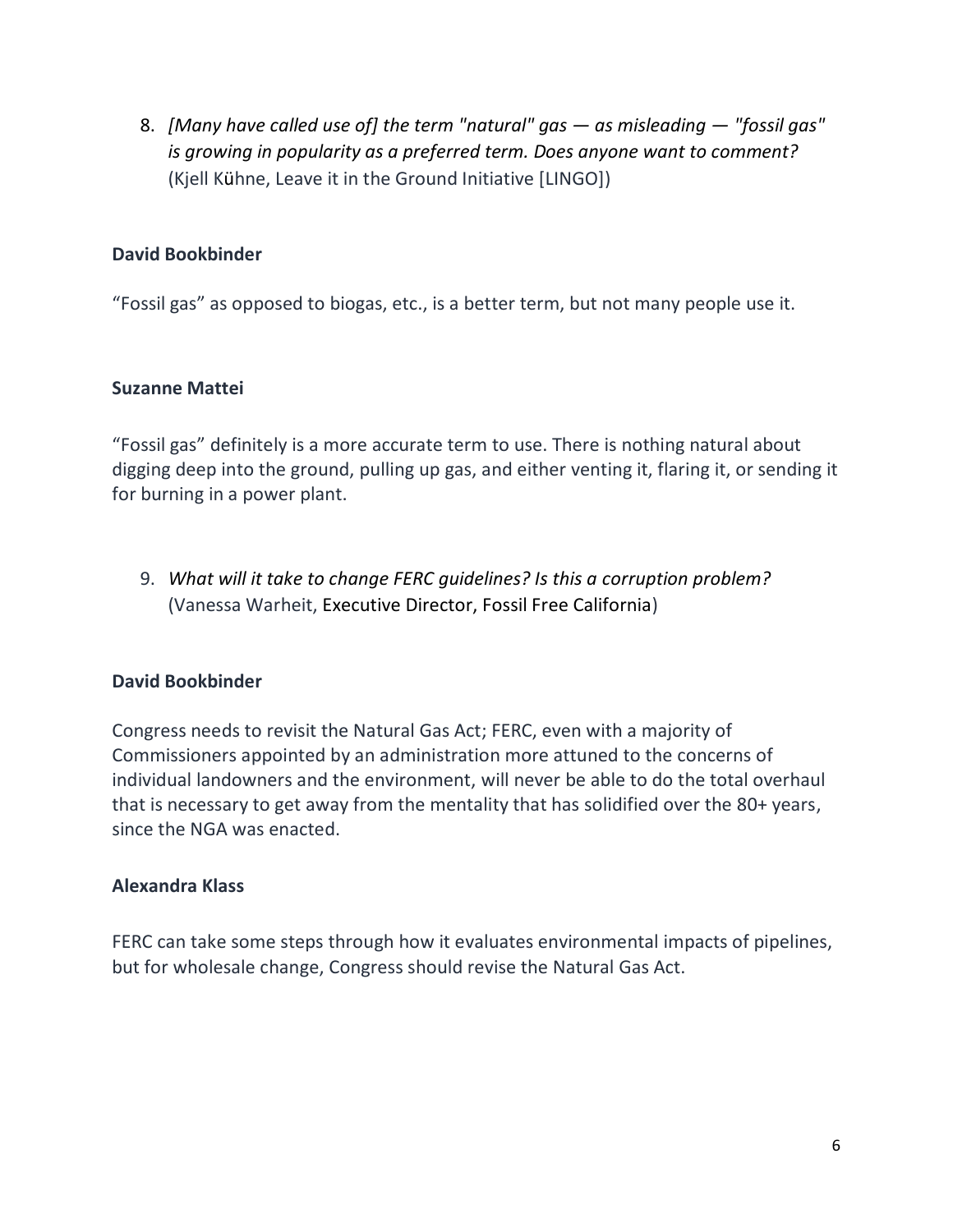# **Suzanne Mattei**

I agree with both David's and Alexandra's statements. I would also add that political pressure today on government agencies is so strong and pervasive that it approaches corruption even if no money or benefit changes hands.

10. *Could you comment on how FERC's approach may change if it comes under Democratic leadership after the next election?* (Maya Weber, Journalist, S&P Global)

## **David Bookbinder**

If a majority of commissioners is appointed by an administration more concerned about individual landowners and the environment, FERC will be somewhat more sympathetic to landowners and environmental concerns, but they will still be constrained by the decades of their own NGA precedent.

11. *Here in Canada, the failing Trans Mountain Pipeline was bought by the federal government. Is there any way its financial non-viability can be explained to the public?* (Chris Peter, Canada)

[IEEFA has produced several reports about the financial pitfalls of the Trans Mountain pipeline purchase. See: *IEEFA report: Canada Trans Mountain Pipeline financials provide few clues on actual price tag and future costs*

[https://ieefa.org/ieefa-report-canada-trans-mountain-pipeline-financials-provide-few](https://ieefa.org/ieefa-report-canada-trans-mountain-pipeline-financials-provide-few-clues-on-actual-price-tag-and-future-costs/)[clues-on-actual-price-tag-and-future-costs/](https://ieefa.org/ieefa-report-canada-trans-mountain-pipeline-financials-provide-few-clues-on-actual-price-tag-and-future-costs/)

*Trans Mountain Pipeline Financials: Built on Quicksand and Clear as Mud* [https://ieefa.org/wp-content/uploads/2019/04/Trans-Mountain-Pipeline-](https://ieefa.org/wp-content/uploads/2019/04/Trans-Mountain-Pipeline-Financials_April-2019.pdf)[Financials\\_April-2019.pdf](https://ieefa.org/wp-content/uploads/2019/04/Trans-Mountain-Pipeline-Financials_April-2019.pdf)